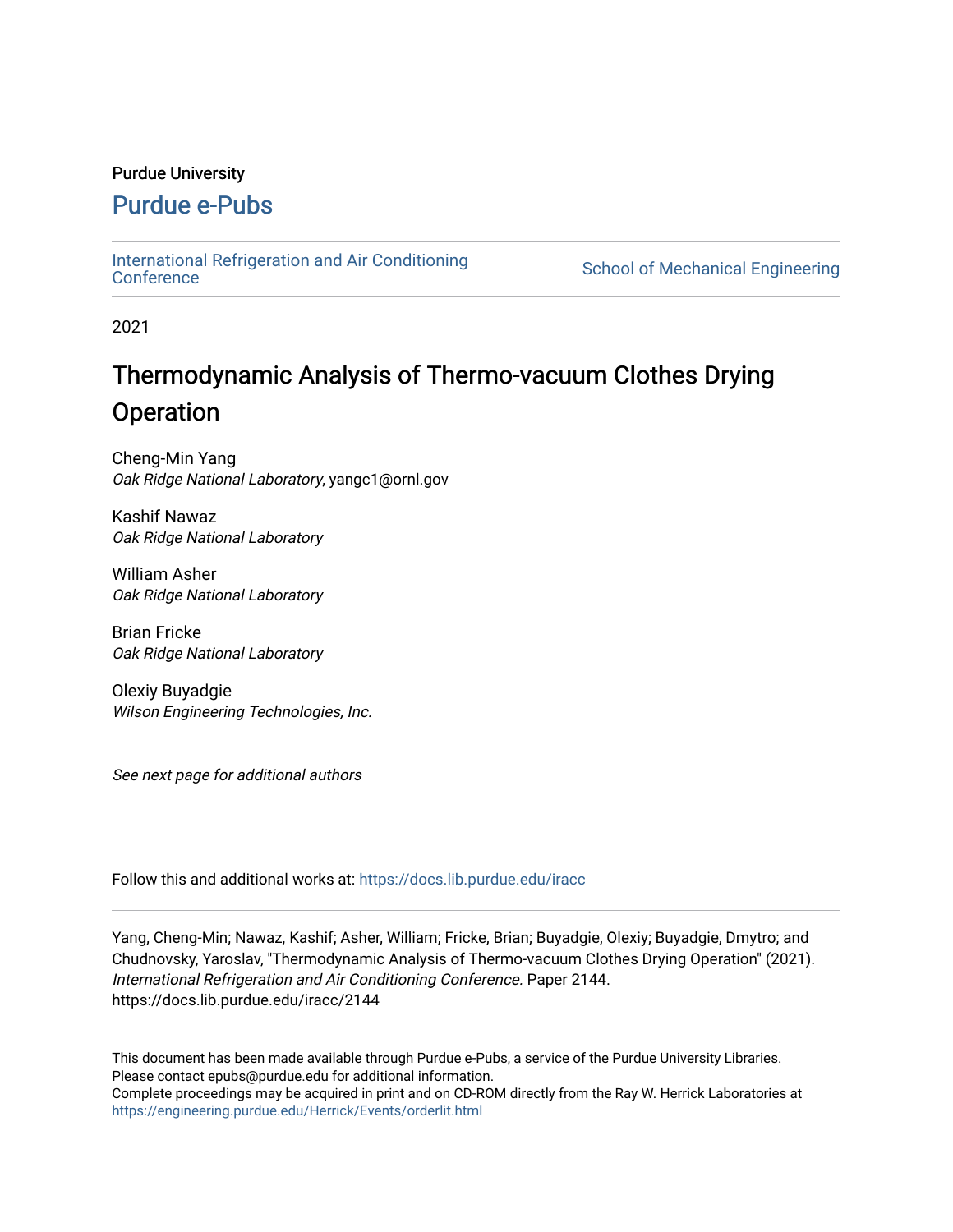## Authors

Cheng-Min Yang, Kashif Nawaz, William Asher, Brian Fricke, Olexiy Buyadgie, Dmytro Buyadgie, and Yaroslav Chudnovsky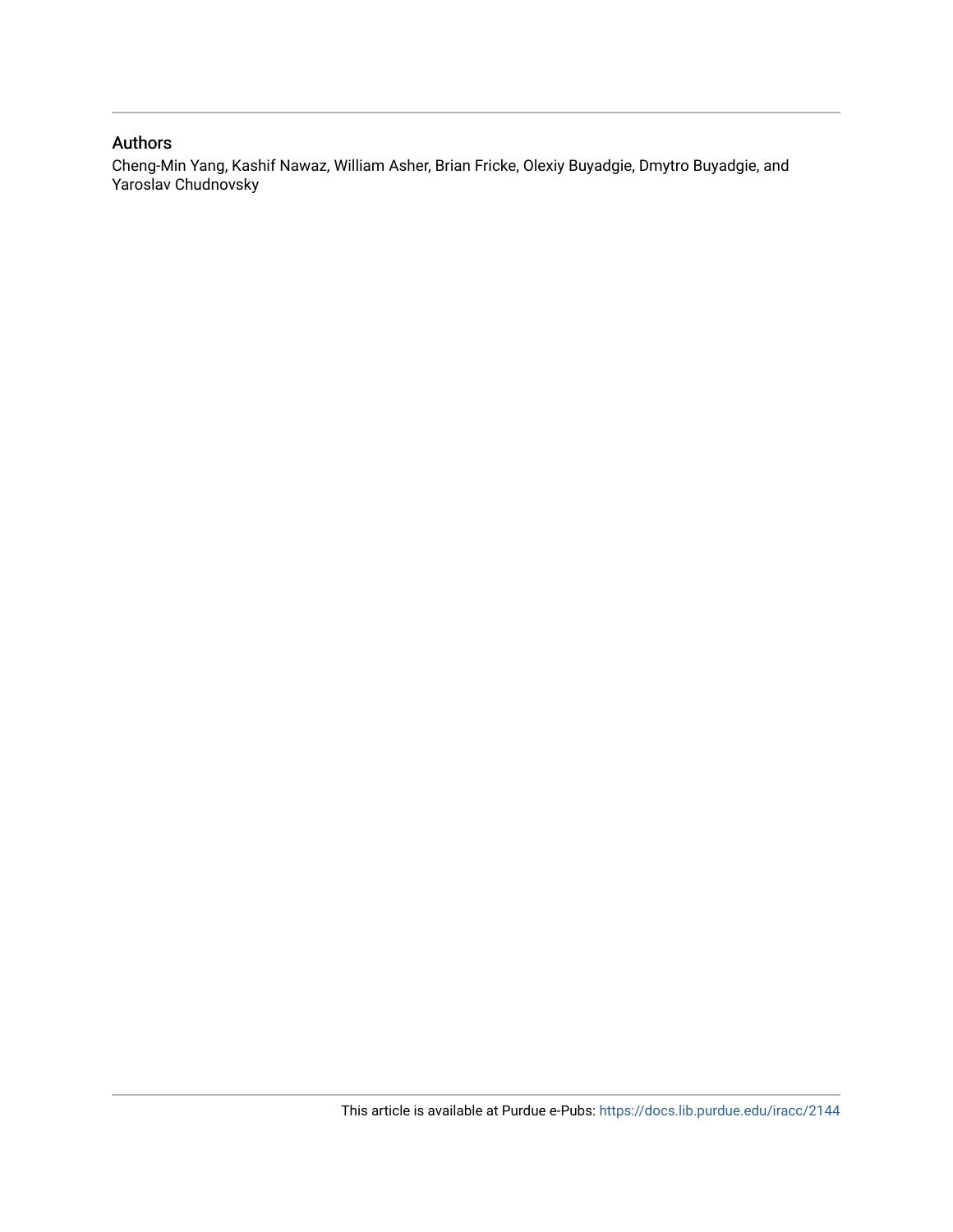## **Thermodynamic Analysis of Thermo-vacuum Clothes Drying Operation**

Cheng-Min YANG<sup>1</sup>, Kashif NAWAZ<sup>1\*</sup>, William ASHER<sup>1</sup>, Brian FRICKE<sup>1</sup>, Olexiy BUYADGIE<sup>2</sup>, Dmytro BUYADGIE<sup>2</sup>, Yaroslav CHUDNOVSKY<sup>3</sup>

<sup>1</sup>Oak Ridge National Laboratory, Building Technologies Research and Integration Center (BTRIC), Oak Ridge, TN, USA Contact Information ([nawazk@ornl.gov\)](mailto:nawazk@ornl.gov)

> 2 Wilson Engineering Technologies, Inc., Pleasant Hill, CA, USA Contact Information ([buyadgie@wilsonet.org\)](mailto:buyadgie@wilsonet.org)

3 Gas Technology Institute (GTI), Des Plaines, Illinois, USA Contact Information [\(YChudnovsky@gti.energy](mailto:YChudnovsky@gti.energy))

\* Corresponding Author

## **ABSTRACT**

 Clothes drying accounts for a significant amount of energy consumed in residential and commercial sectors. Thermal vacuum clothes drying technology (TVCD) is proposed as an advanced clothes dryer that can significantly reduce the energy requirements by expediting the drying process. In the conventional convective clothes dryer, hot dry air is introduced into the drum which gets in direct contact to dry the clothes. This process is energy inefficient since the significant amount of heat and the water carried out with the exhaust stream are wasted. In contrast to the conventional convective drying technique, the drying mechanism of TVCD is through nucleate boiling at low temperature due to reduced vessel pressure. The process is not only efficient but also reduces the required time for drying. This paper aims to develop a comprehensive thermodynamic model to predict the transient drying process of TVCD. The three-stage system-level model can simulate the water content variation in the textile under various operational conditions, with detailed analysis of individual components. The preliminary results show that the drying time of 3 lb textile from 70% to 2.5% in TVCD is approximately four times less than the time required in the conventional clothes dryer. Parametric studies help understanding the effect of operating conditions and component geometry on the system performance, and the system's energy consumption is also analyzed.

## **1. INTRODUCTION**

 Clothes drying is an energy-intensive processes in residential and commercial sectors, consuming approximately clothes dryers generally use either electric resistance heaters or natural gas combustion to heat the air from ambient and then blow the hot dry air into the drum where the clothes are tumbling. The water in the wet fabric evaporates and then mixes with the dry air. The warm wet air leaves the drum and is often exhausted outside. This process requires a vent and is inefficient because large amount of heat and water are wasted with the exhaust stream. Additionally, this approach's drying mechanism mainly relies on the evaporation due to vapor pressure difference and thus is relatively slow. Thermal vacuum clothes drying technology (TVCD) is proposed as an advanced clothes dryer which can intensify the drying process. This new approach reduces the chamber pressure to activate the 657 TBtu (192.5 kWh) of energy annually in the US (EIA, Baseline Energy Calculator, 2020). The conventional

 Notice: This manuscript has been authored in part by UT-Battelle, LLC, under contract DE-AC05-00OR22725 with the US Department of Energy (DOE). The US government retains and the publisher, by accepting the article for publication, acknowledges that the US government retains a nonexclusive, paid-up, irrevocable, worldwide license to publish or reproduce the published form of this manuscript, or allow others to do so, for US government purposes. DOE will provide public access to these results of federally sponsored research in accordance with the DOE Public Access Plan [\(http://energy.gov/downloads/doe-public-access-plan](http://energy.gov/downloads/doe-public-access-plan)).

18th International Refrigeration and Air Conditioning Conference at Purdue, July 13-16, 2020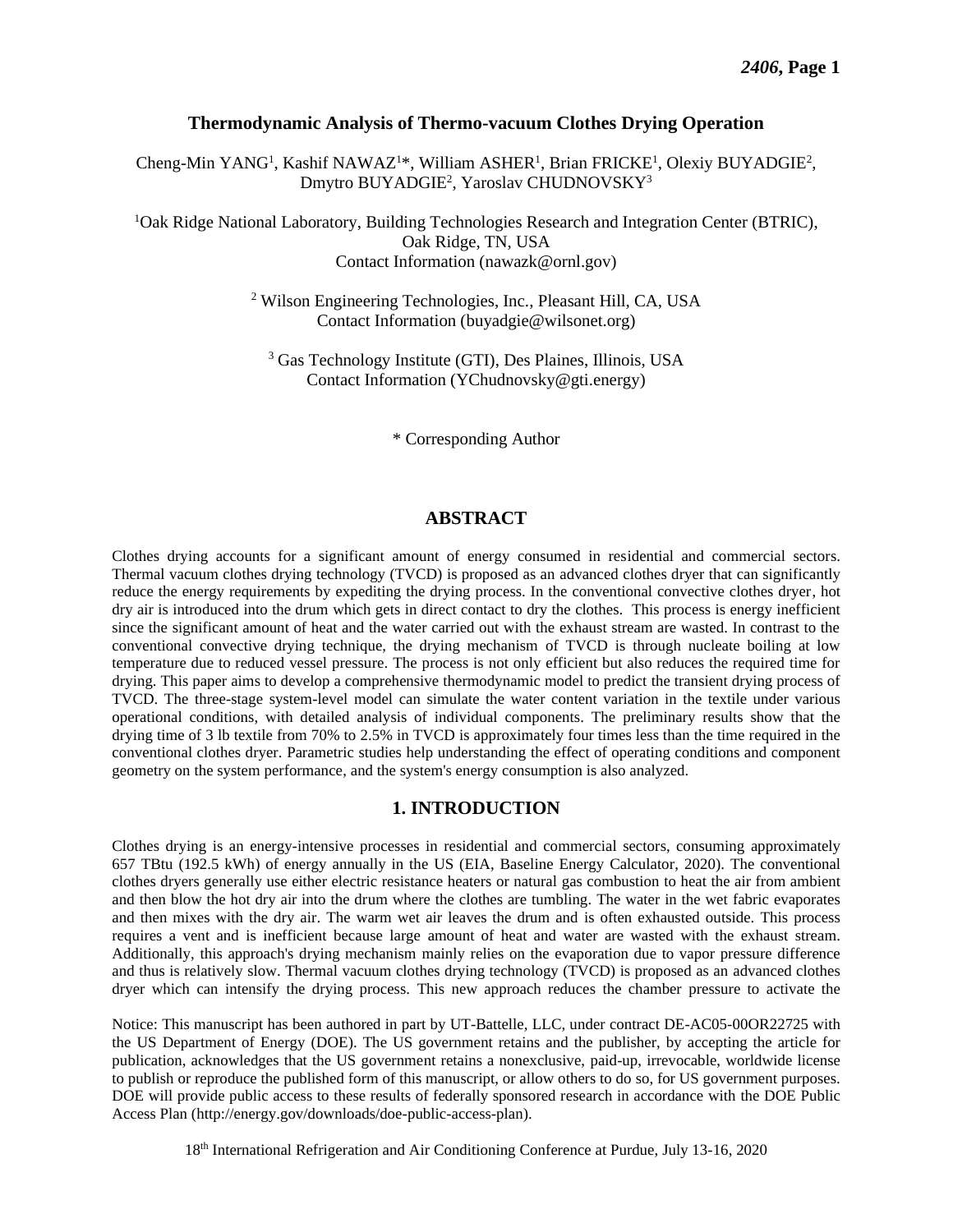boiling mechanism for drying. It is efficient and faster than the conventional clothes drying process. In this paper, a physics-based model for predicting the transient vacuum drying process is developed. The model considers the transient state of each component of TVCD and can simulate the variation of water content within the fabric. The proposed model is employed to compare the drying behaviors between the TVCD and the traditional convective clothes dryer. The parametric studies for the TVCD including the effect of drum pressure, heat flux, and fabric material are also conducted.

## **2. SYSTEM DESCRIPTION**

 The thermal vacuum clothes drying system investigated in this study consists of a natural gas steam generator, ejector, drying chamber (drum), heat exchanger, and water pump. The schematic view and the p-h diagram are shown in Figure 1(a) and (b). This system's main idea is to use the hot steam passing through the ejector to generate low pressure for the drying chamber. A natural gas steam generator is utilized to convert the water to high-pressure steam, which will be directed to the ejector. When the hot steam enters the ejector's motive nozzle, low pressure is generated, which evacuates the air-water mixture from the drying chamber through the suction nozzle of the ejector. The fluids from the motive nozzle and the suction nozzle mixes in the mixing section. A portion of the warm steam from the ejector outlet is used as a heat source to heat the drum and clothes. After exchanging heat with the drum or clothes, the steam condenses to liquid water, and it is collected in a condensate tank. The condensed water in the tank is then pumped to the steam generator and starts a new cycle. The remaining warm steam at the ejector outlet is directed to a heat exchanger, in which the steam is recovered for the hot water usage in the washing machine.

(a)

(b)



Figure 1: (a) Schematic and (b) p-h diagram of thermal vacuum clothes drying system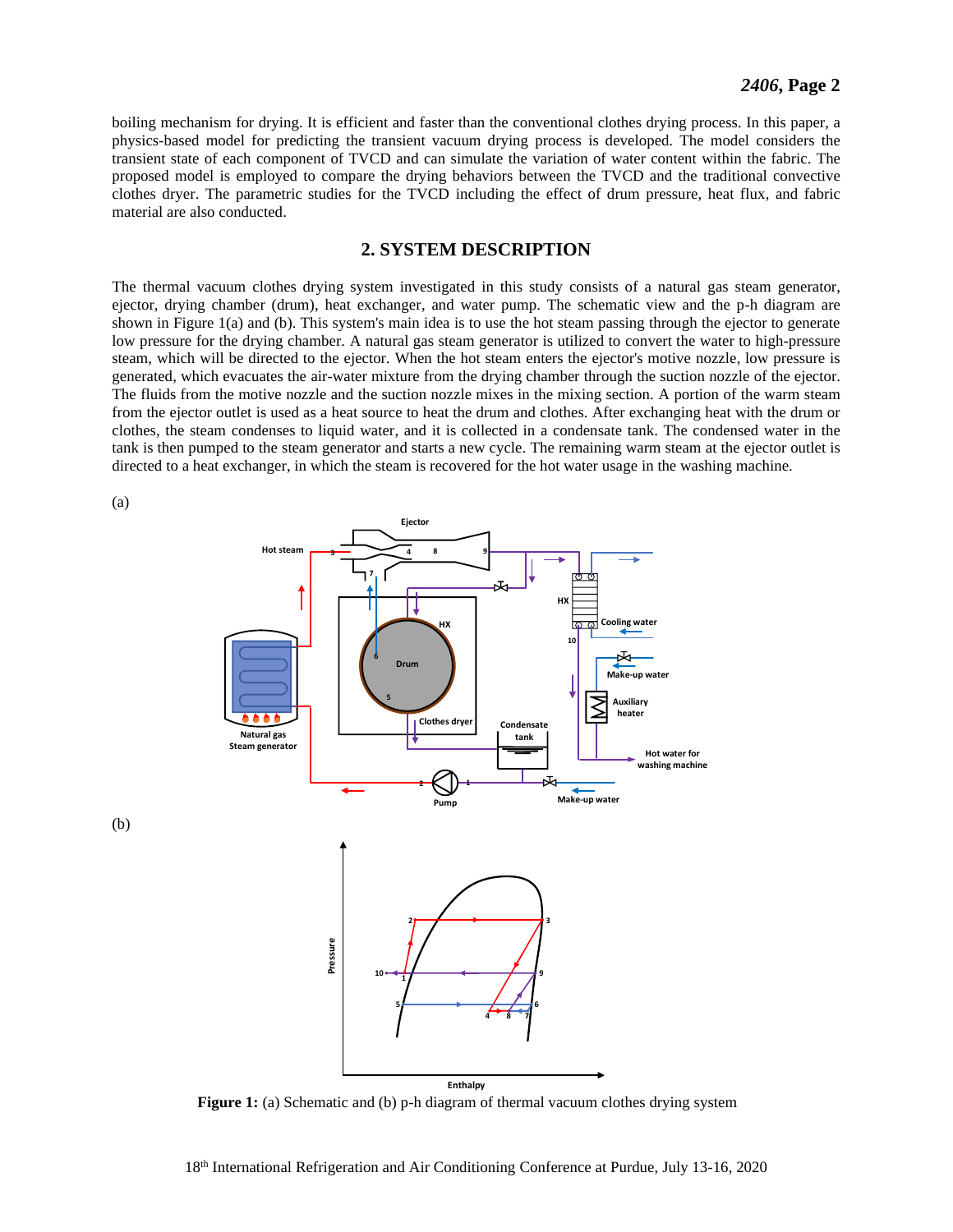#### **3. MATHEMATICAL MODEL**

 This section describes the numerical modeling procedure used to analyze the transient drying curve of the TVCD. Based on drying physics, there are two main mechanisms observed in the process: evaporation and boiling. When the TVCD starts operating, the chamber's air is extracted; thus, the pressure is reduced. Before the saturation temperature point has been reached, the water within the fabric vaporizes through evaporation. In order to simplify the model and make it solvable, the process is artificially separated into two stages. As shown in Figure 2, the first stage is the isothermal vacuum process, in which the pressure drops from the atmospheric pressure to the design pressure or target vacuum level. In the non-boiling regime stage, the temperature of water within the fabric keeps increasing until it hits the saturation point. Finally, the boiling is activated in the final stage (boiling regime). As a result, the three-stage system model is proposed to describe the drying process of TVCD. The thermodynamic state- point analysis incorporated with a one-dimensional ejector model is implemented to simulate the transient drying curve. It is solved iteratively with the computer program Engineering Equation Solver (EES) (Klein and Alvarado, 1992).



**Figure 2:** Three stages of vacuum drying process in the drum

#### **3.1 Steam generator**

 The steam entering the motive nozzle of the ejector is generated by a natural gas steam generator. The useful heat supplied to the water can be expressed as the following equation.<br>  $\dot{Q}_{water} = \dot{m}_{w} \left( h_{b,out} - h_{b,in} \right)$ 

$$
\dot{Q}_{water} = \dot{m}_{w} \left( h_{b,out} - h_{b,in} \right) \tag{1}
$$

where  $m_w$  is the mass flow rate of water entering the steam generator, and  $h_{b,m}$  and  $h_{b,out}$  are the enthalpy of the fluid at the steam generator's inlet and outlet. Note that the vapor quality and pressure at the outlet of steam generator are the design values, which are used for the calculation of the enthalpy. For a given steam generator efficiency, the fuel energy required to generate the steam is calculated by,

$$
\dot{Q}_{\text{fuel}} = \frac{\dot{Q}_{\text{water}}}{A F U E} \tag{2}
$$

where *AFUE* is the annual fuel utilization efficiency of steam generator.

#### **3.2 Steam Ejector**

 The steam ejector in the system is simulated using the model developed by Kornhauser (1990), which is based on the method of constant pressure mixing. The rationale for using this model is to predict the outlet conditions (diffuser outlet state) and entrainment ratio with given inlet conditions (motive and suction inlet states) as well as the assumption of the isentropic efficiencies of the ejector motive nozzle, suction nozzle, and diffuser. The mass, momentum, and energy balances are conducted in sub-sections of the ejector.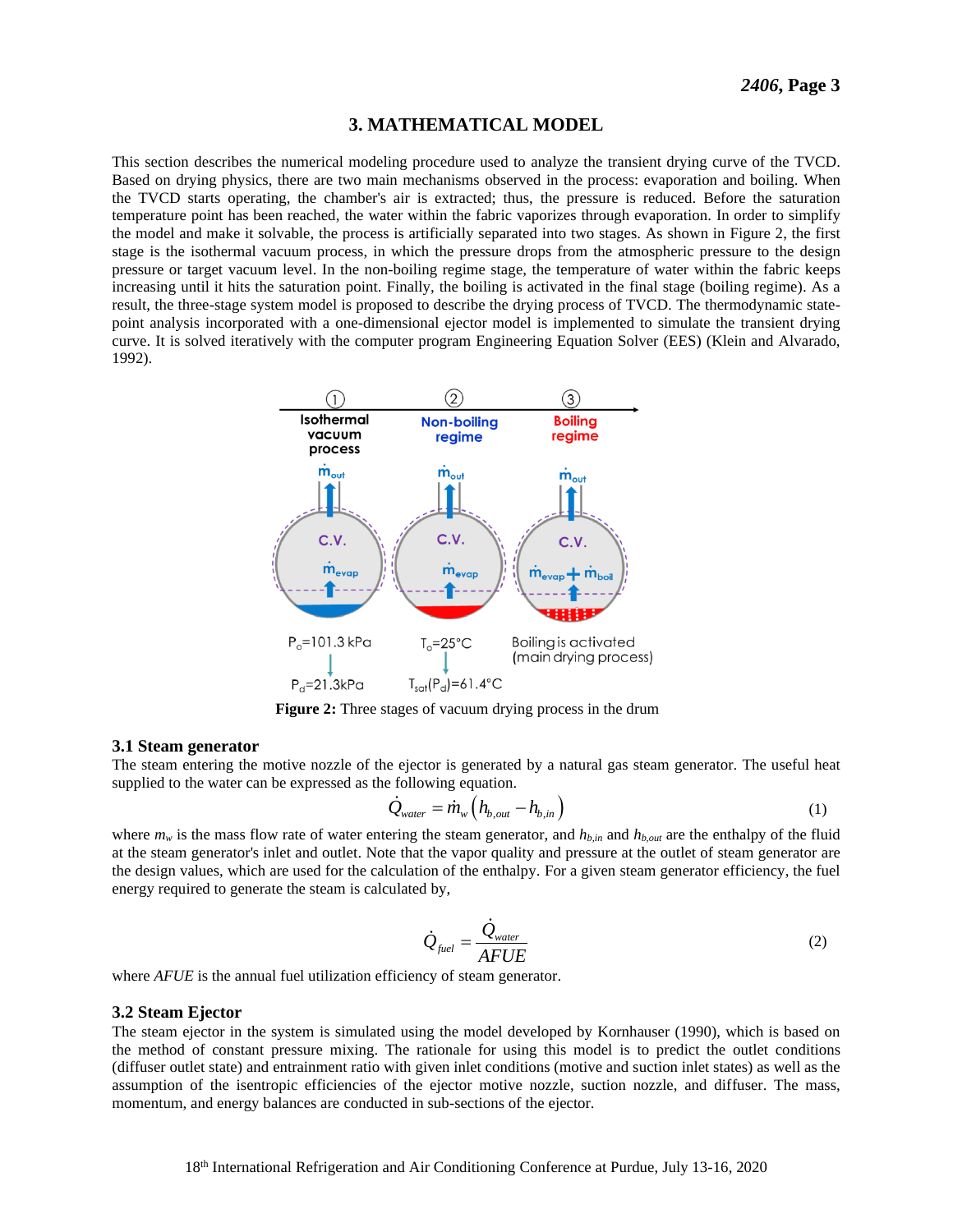In the motive nozzle, the outlet condition is estimated with the equation of state and energy balance.  
\n
$$
h_{mn,out} = h_{mn,in} + \eta_{mn} \left( h_{mn,out,s} - h_{mn,in} \right)
$$
\n(3)

where  $h_{mn,out,s}$  is the enthalpy at the outlet of motive nozzle under isentropic process and  $\eta_{mn}$  is the isentropic efficiency of motive nozzle.  $h_{mn,in}$  is the enthalpy at the inlet of motive nozzle, which is equal to that at the outlet of the steam generator.

The velocity of the fluid at the outlet of the motive nozzle is

$$
V_{mn,out} = \sqrt{2 \cdot \left(h_{mn,in}^2 - h_{mn,out}^2\right)}
$$
 (4)

In the suction nozzle, the outlet condition is estimated with the of state and energy balance equations.<br>  $h_{sn,out} = h_{sn,in} + \eta_{sn} (h_{sn,out,s} - h_{sn,in})$ 

$$
h_{sn,out} = h_{sn,in} + \eta_{sn} \left( h_{sn,out,s} - h_{sn,in} \right)
$$
 (5)

where  $h_{sn,out,s}$  is the enthalpy at the outlet of the suction nozzle under the isentropic process and  $\eta_{sn}$  is the isentropic efficiency of the suction nozzle.  $h_{sn,m}$  is the enthalpy at the inlet of the suction nozzle, which is determined based on the enthalpy at the outlet of the vacuum chamber (drum).

The velocity at the outlet of the suction nozzle is

$$
V_{sn,out} = \sqrt{2 \cdot \left(h_{sn,in}^2 - h_{sn,out}^2\right)}
$$
 (6)

In the mixing section, the outlet condition is derived from the conservation of energy and momentum.<br>  $h_{diff,in} = r_m \cdot h_{mn,out} + (1 - r_m) \cdot h_{sn,out}$ 

$$
h_{\text{diff},in} = r_m \cdot h_{mn,out} + (1 - r_m) \cdot h_{sn,out} \tag{7}
$$

where  $r_m$  is the ratio of motive to total mass flow rate.

$$
r_m = \frac{\dot{m}_{mn}}{\dot{m}_{mn} + \dot{m}_{sn}}\tag{8}
$$

 $\dot{m}_{mn}$  and  $\dot{m}_{sn}$  are the mass flow rates of the motive nozzle and suction nozzle, respectively.

The velocity at the inlet of the diffuser is estimated with the following equation.<br>  $V_{diff,in} = r_m \cdot V_{mn,out} + (1 - r_m) \cdot V_{sn,out}$ 

$$
V_{diff,in} = r_m \cdot V_{mn,out} + (1 - r_m) \cdot V_{sn,out}
$$
\n(9)

 The pressure in the mixing section is assumed by a specified pressure drop across the suction nozzle, which corresponded to a 1K drop in saturation temperature. This assumption was made based on the experimental observation of Elbel (2011) and Harrell and Kornhauser (1995).

In the diffuser, the enthalpy of the fluid at the outlet is estimated with the conservation of energy and equation of state.

$$
h_{\text{diff},\text{out},s} = h_{\text{diff},\text{in}} + \left(\frac{V_{\text{diff},\text{in}}^2}{2}\right)
$$
\n
$$
h_{\text{diff},\text{out}} = h_{\text{diff},\text{in}} + \eta_{\text{diff}} \left(h_{\text{diff},\text{out},s} - h_{\text{diff},\text{in}}\right)
$$
\n
$$
(11)
$$

$$
h_{\text{diff},\text{out}} = h_{\text{diff},\text{in}} + \eta_{\text{diff}} \left( h_{\text{diff},\text{out},s} - h_{\text{diff},\text{in}} \right) \tag{11}
$$

 where *hdiff,out,s* is the enthalpy at the diffuser outlet under isentropic process, and *ηdiff* is the diffuser's isentropic efficiency. The pressure at the diffuser outlet is a function of  $h_{diff,out,s}$  and  $s_{diff,in}$  (the entropy at the inlet of diffuser), and it is slightly higher than the atmospheric pressure, which is assumed to be 102 kPa in the current model.

#### **3.3 Vacuum Drying Process in Drum**

 The transient water content in the fabric during the vacuum drying process in the drum is simulated with a three-stage model. Here, a non-dimensional parameter of water content in the fabric is defined as follows,

$$
X \equiv \frac{W}{M_{t, dry}}
$$
 (12)

where  $w$  is the mass of the water content in the clothes and  $M_{t, dry}$  is the mass of the dry textile.

3.3.1 Isothermal vacuum process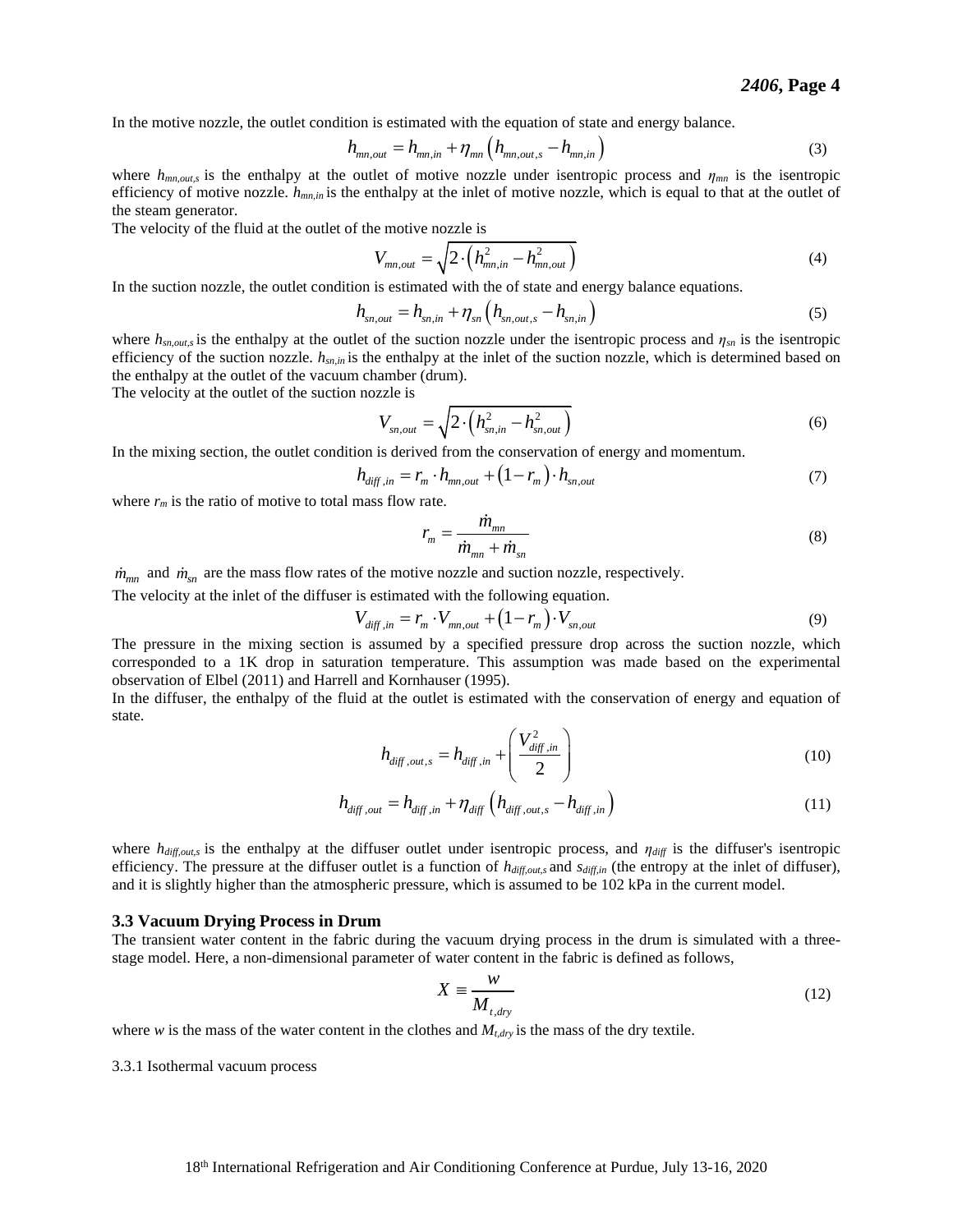vacuum level. The primary mechanism of the drying at this stage is based on evaporation. Refer to the schematic of stage 1 in Figure 2, the mass balance in the control volume can be written as  $V \frac{d\rho(t)}{dt} + \dot{m}_{out} - \dot{m}_{evap} = 0$ During the first stage of the vacuum drying process, the drum pressure decreases from the atmosphere to a target

$$
V\frac{d\rho(t)}{dt} + \dot{m}_{out} - \dot{m}_{evap} = 0
$$
\n(13)

*V* is the drum's volume,  $\rho$  is density of air water mixture in the drum,  $\dot{m}_{out}$  is the mass flow rate ejecting from the drum and *mevap* is the evaporation rate of the water. The mass flow rate at the drum outlet is determined by the entrainment ratio of the steam ejector.

 The drum pressure is the summation of the partial pressures of air and water vapor, and the density of each is obtained through the mass balance in the control volume.<br>  $P = \rho_a(t) R_a T + \rho_w(t) R_w T$ 

$$
P = \rho_a(t)R_aT + \rho_w(t)R_wT
$$
\n(14)

 $\rho_w$  is the density of the water vapor, and  $R_w$  is the gas constant for water vapor. where  $\rho_a$  is the density of air,  $R_a$  is the gas constant for dry air, *T* is absolute temperature of the gas in the chamber,

 The evaporation rate is assumed to be constant and estimated by the mass flow rate of the outlet flow at the end of this stage. The rate of change of water removed from the clothes is expressed by the following equation.

$$
-\frac{dX}{dt} = \frac{\dot{m}_{evap}}{M_{t, dry}}
$$
(15)

#### 3.3.2 Non-boiling regime

 At stage 2 of the vacuum clothes drying process, the water within the clothes is heated up but still under the boiling point of the related pressure. The principal drying mechanism is via evaporation at the liquid vapor interface, and the drying curve during this stage is estimated with the same equation (Eq. 15) in the stage 1. The duration of stage 2 is determined through the required energy for the water remained in the fabric to reach the boiling temperature under the certain drum pressure. The boiling is assumed to happen when the accumulated energy transferred to the water equals to required sensible heat transfer.<br>  $M_{liquid}C_{p,l}(T_{sat}-T_o) = \sum \eta_a \dot{Q}_{stream}\Delta t$  (16) equals to required sensible heat transfer.

$$
M_{liquid}C_{p,l}(T_{sat}-T_o) = \sum \eta_a \dot{Q}_{seam}\Delta t
$$
\n(16)

where  $M_{liquid}$  is the liquid water remained in the fabric at the beginning of the stage 2, and  $\eta_a$  is the effective contact ratio for sensible heat transfer.

#### 3.3.3 Boiling regime

 When the boiling point is reached, the water escapes from the fabric rapidly and it is the main drying process for vacuum clothes dryer. The liquid water becomes vapor not only via evaporation but also through boiling process when contact the solid surface. The rate of change of water removed from the clothes during this stage is expressed by the summation of evaporation rate and boiling rate.

$$
-\frac{dX}{dt} = \frac{1}{M_{t, dry}} \left( \dot{m}_{evap} + \dot{m}_{boiling} \right)
$$
 (17)

The boiling rate depends on the heat transfer to liquid water within the fabric, which can be expressed as follows,  
\n
$$
m_{boiling} = \frac{\dot{Q}_{nucleateboiling}}{h_{fg}} = \frac{\dot{Q}_{steam} \cdot a(X)}{h_{fg}}
$$
\n(18)

 where *Qnucleateboiling* is the heat transfer rate of nucleate boiling and *hfg* is the latent heat of vaporization. *Qsteam* is estimated from the enthalpy difference between inlet and outlet of the heat exchanger. The water activity coefficient, *a(X)*, is a function of moisture content of the medium and is suggested by Lambert *et al.* (1991) to represent the material effect. Besides, the sorption-isotherms from the work of Krischer and Kast (1978) are used to determine the water activity coefficient and approximated with the following equation form proposed by Lambert *et al.* (1991).

$$
a(X) = 1 - \frac{\beta \cdot X + \delta}{1 + 2^{(\gamma \cdot X)}}
$$
(19)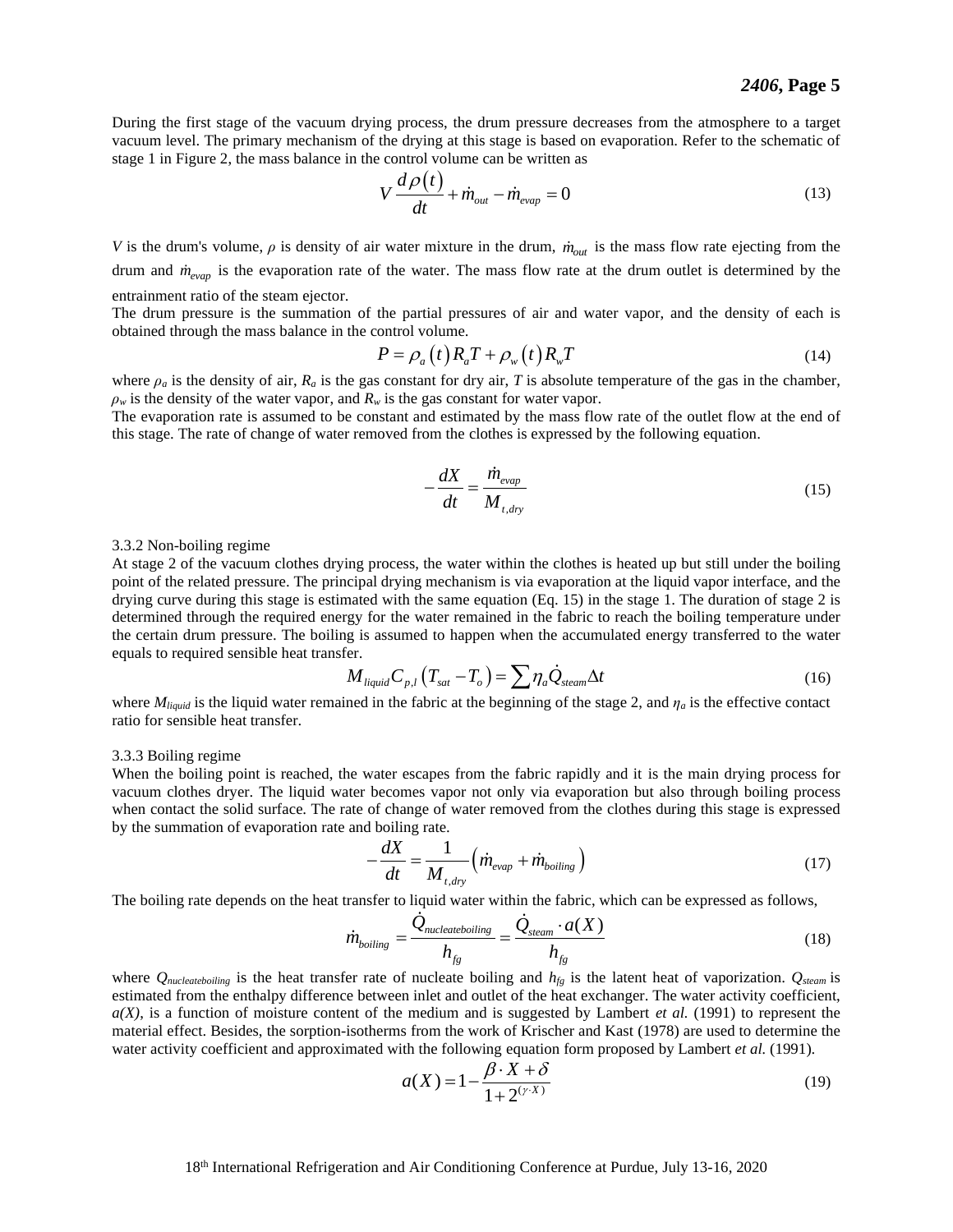The isotherms parameters for typical fabrics such as cotton, wool, and nylon are summarized in the work of Deans (2011), as presented in Table 1. The non-linear ordinary differential equation (Eq. (17)) is solved with Runge-kutta method.

| <b>Table 1:</b> Parameters of the isotherms for typical fabrics (Deans, 2011) |  |  |  |  |  |  |
|-------------------------------------------------------------------------------|--|--|--|--|--|--|
|-------------------------------------------------------------------------------|--|--|--|--|--|--|

| Material                       | Parameters of isotherms               |
|--------------------------------|---------------------------------------|
| Cotton fabric                  | $\beta = 18, \gamma = 30, \delta = 2$ |
| Wool and highly porous fabrics | $\beta = 6, \gamma = 18, \delta = 2$  |
| Nylon and synthetic fabrics    | $\beta = 25, \gamma = 65, \delta = 2$ |

#### **4. ENERGY ANALYSIS OF VACUUM CLOTHES DRYING SYSTEM**

 energy efficiency following the test procedure employed by the United States Department of Energy (DOE), as specified in 10 CFR 430 (2013). The higher a dryer's CEF value, the more energy efficient a dryer will be. The *CEF*  is calculated from The clothes dryer's performance index used here is the Combined Energy Factor (*CEF*), which is a measure of

$$
CEF = \frac{M_{boundary}}{E_{cc}}
$$
 (20)

 where *Mbonedry* is the bone-dry test load weight in lb and *Ecc* is the total energy consumption per dryer cycle in kWh. The total energy consumption per dryer cycle is calculated by the summation of gas energy consumption, electrical energy consumption of gas dryer and the standby/off mode energy consumption.

$$
E_{cc} = E_{gg} + E_{ge} + E_{TSO}
$$
 (21)

 Here, *Egg* is the fuel energy consumption of the vacuum device in kWh per cycle (of drying), *Ege* is the total energy consumption of the electrical equipment, i.e., water pump in kWh per cycle, and  $E_{TSO}$  is the per-cycle standby mode and off mode energy consumption in kWh.

 The gas energy consumption is estimated by the required fuel energy for the steam generator from Eq. (2) drying the drying cycle.

$$
E_{gg} = \int_{t=0}^{t=t_{cycle}} \dot{Q}_{fuel} dt
$$
 (22)

The electrical energy consumption is found from the power requirement of the water pump and it is calculated by

$$
E_{ge} = \int_{t=0}^{t=t_{cycle}} \left( \frac{S_w \left( P_{pump,o} - P_o \right)}{\eta_p} \right) dt
$$
 (23)

where  $S_w$  is the volume flow rate of water,  $P_{pump,o}$  is the pressure at the outlet of pump,  $P_o$  is the pressure in atmosphere, and  $\eta_p$  is pump efficiency.

The per-cycle energy consumption of standby mode and off mode is estimated with the following equation.

friciency.  
option of standing mode and off mode is estimated with the following equation.  

$$
E_{TSO} = (8760 - 283 \times (t_{cycle} / 3600) \times 2 \times 10^{-3}) / 283
$$
 (24)

 where 8760 is the total hour of a year and 283 is representative average number of clothes dryer cycles in a year. *tcycle* is the total drying time per cycle for the clothes from 57.5% to 2%, and the standby power is assumed to be 2W suggested in the work of Meyers et al. (2010).

 One of the advantages of this novel drying system is that some of the warm steam could be recovered and used as a hot water source for the washing machine. *Erec* is the total energy recovered for hot water usage during the drying process, which is calculated by the following equation.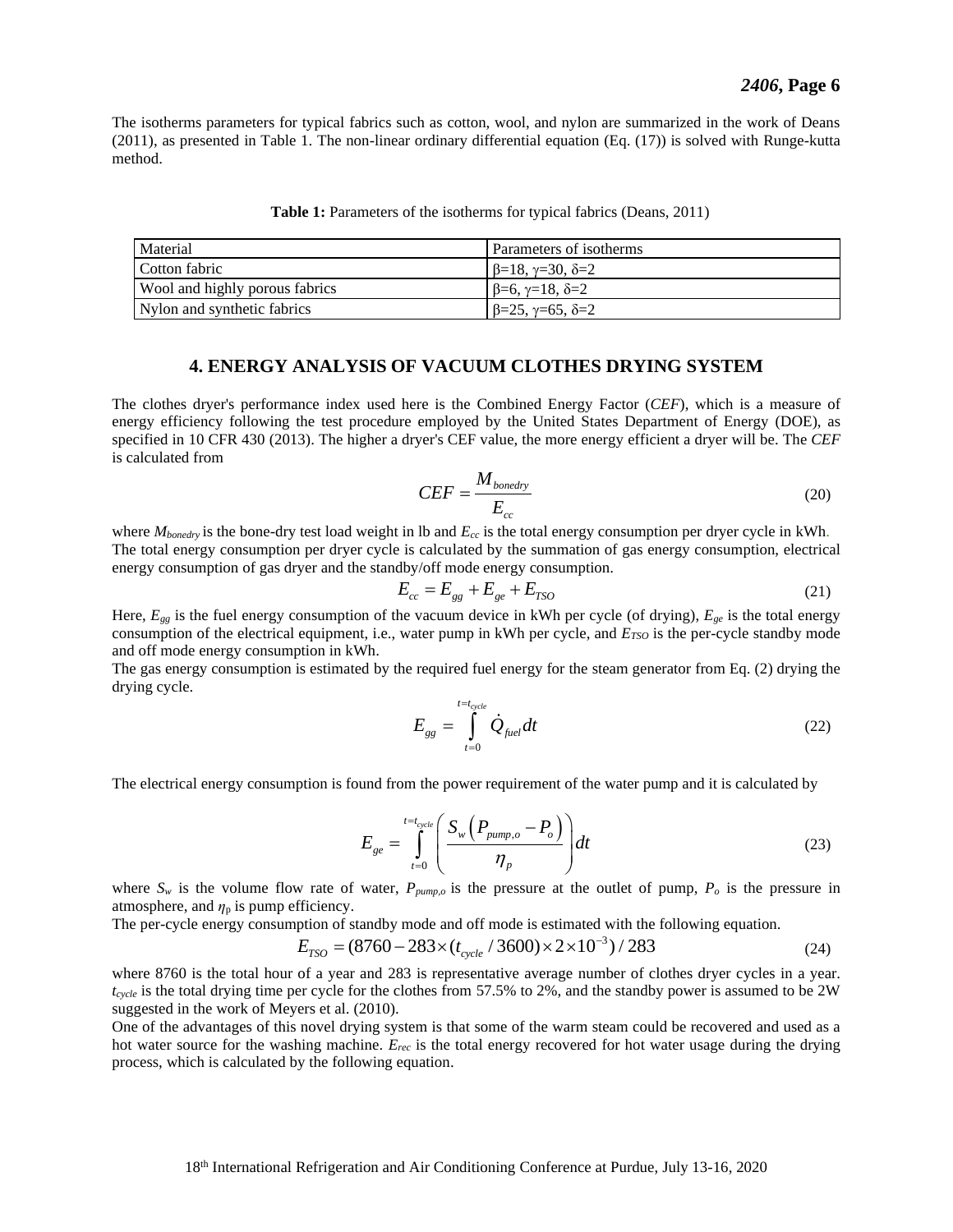$$
E_{rec} = \int_{t=0}^{t=t_{cycle}} \left( \dot{m}_r \left( h_{diff,out} - h_o \right) \right) dt
$$
 (25)

where  $m_r$  is the mass flow rate of steam passing through the heat recovery device,  $h_{\text{diff,out}}$  is the enthalpy at the outlet of ejector, and  $h<sub>o</sub>$  is the enthalpy of water at atmosphere. Note that the at the stage 1 of drying process, the valve between ejector outlet and drum heat exchanger is fully closed (refer to Figure 2), and all the warm steam is directed for heat recovery. At the stage 2 and stage 3, this valve is fully open, and the mass flow of steam in the recovery device equals to the mass flow rate at the inlet of suction nozzle of the ejector based on the mass balance.

## **5. RESULTS AND DISCUSSION**

## **5.1 Simulation drying cure of TVCD**

 The simulation follows the standard procedure from the US DOE D2 test procedure outlined in 10 CFR 430 (2013). The weight of bone-dry test load for the simulation is 3.832 kg (8.45 lb). The initial and final moisture contents for the drying process are set as 57.5% and 2%, respectively. An example is shown in Figure 3 to demonstrate the simulation results of the drying curve and pressure curve predicted by the proposed model. The conditions used in the simulation are summarized in Table 2. Figure 3(a) presents the predicted drying curve of the TVCD. There are two distinct regions during the vacuum drying process. In the first region, the drying mechanism is evaporation, and the drying rate (the slope of the drying curve) is slower the second region. In the second region, the boiling mechanism dominates. The drying rate is faster, but it decays when the water content ratio for the clothes is lower first reduced from atmospheric pressure to the target pressure, which is 21.3 kPa in the current example. As the boiling occurs, a large amount of water vapor is generated and further increases the system pressure. Then, the pressure decreases when the drying rate decays. than a certain value. Figure 3(b) shows the predicted pressure curve of the TVCD. The pressure of the chamber is



**Figure 3:** (a) Drying curve of the test fabric and (b) drum pressure curve for the vacuum drying process.

| Geometry of drum                                 | $D=0.4572$ m, $L=0.3048$ m                                   |
|--------------------------------------------------|--------------------------------------------------------------|
| Material and bone-dry mass of the textile        | Cotton, $M_d = 3.832$ kg=8.45 lb                             |
| Initial and final moisture contents              | $X_i = 57.5\%$ , $X_i = 2\%$                                 |
| Parameters of the sorption isotherm              | $\beta=18, \gamma=30, \delta=2$                              |
| Effective area ratio                             | $n_a = 0.5$                                                  |
| Initial conditions of the air inside the chamber | $P_o=101.3$ kPa, $T_o=25$ °C, RH=50%                         |
| Steam generator                                  | $P_{in}$ =792.89 kPa, $m_w$ = 7 g/s, $x_{out}$ =1, AFUE=0.95 |
| Ejector                                          | $\eta_{mn} = 0.7$ , $\eta_{sn} = 0.7$ , $\eta_{diff} = 0.7$  |
| Pump                                             | $n_{\rm n} = 0.8$                                            |

| Table 2: Conditions used in the demonstrative example |
|-------------------------------------------------------|
|-------------------------------------------------------|

## **5.2 Comparison of vacuum drying and convective clothes drying**

 The proposed model is also used to compare the performance of thermal vacuum drying and convective drying. The experimental drying curve of a household compact tumble clothes dryer reported by Yadav and Moon (2008) is used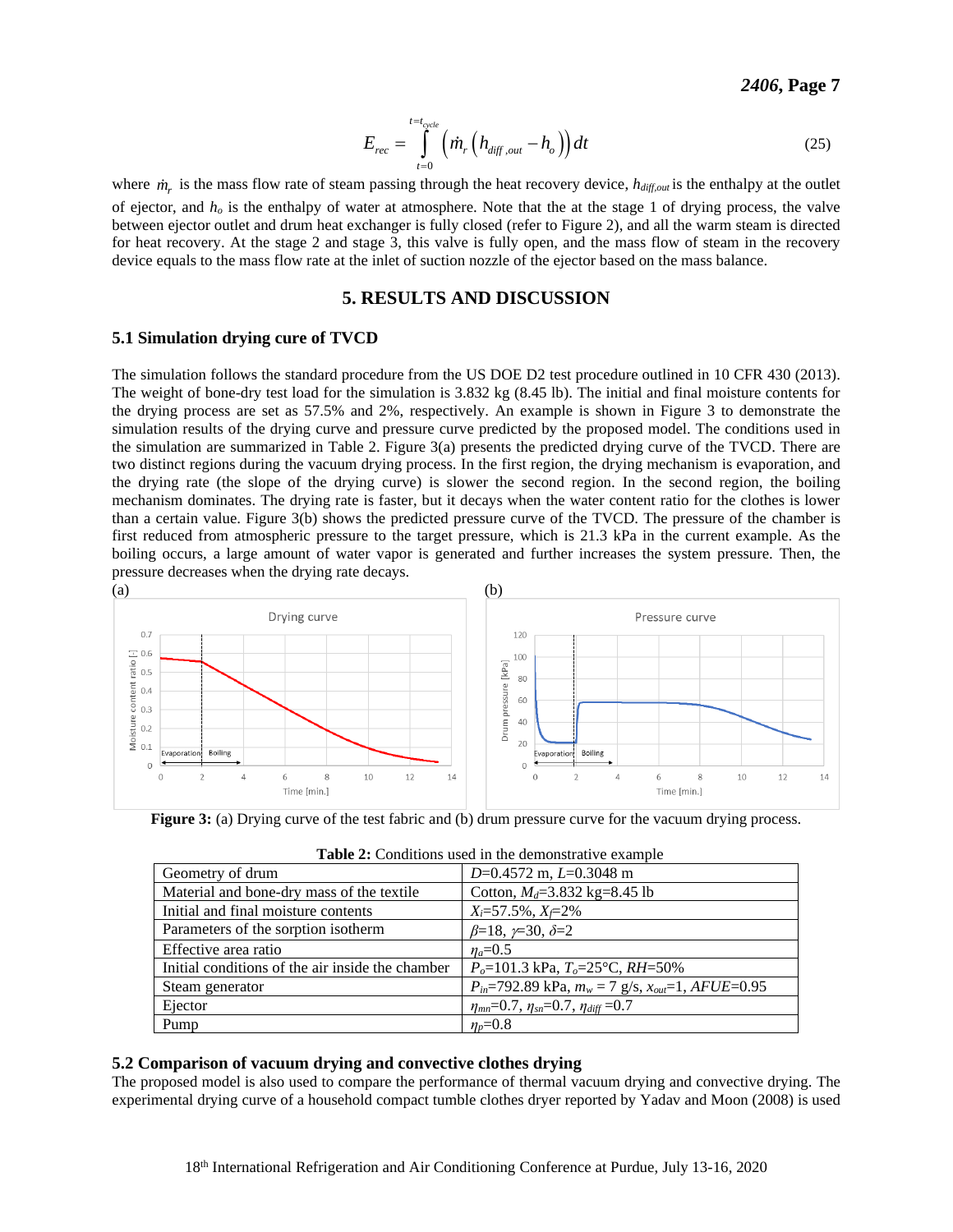as the baseline. The clothes dryer in their experimental work was a conventional electric vented-type unit with 2 kW power requirement. The rated capacity of the dryer was 4.5 kg, and the drum volume was 125 L. The experiment was conducted following the conditions specified in ANSI standard (1992). The bone-dry mass was 1.36 kg (3 lb), humidity were  $24\pm2$ °C and  $50\pm10$ %, respectively. In the simulation, the diameter and the length of the drum were set as 53.3 cm and 56 cm to match the volume of the drum (i.e., 125 L) tested in Yadav and Moon's work. The bone- dry mass was 1.36 kg (3 lb), and the initial and the final moisture contents were set as 70% and 2.5%, respectively. The target system pressure was set as 40 kPa, and the mass flow rate of steam was 3 g/s. The other parameters used in the simulation were same as those listed in Table 2. and the initial and the final moisture contents were 70±3.5% and 2.5-5%, respectively. The ambient temperature and

 The drying curves for the clothes under thermal vacuum drying and convective drying are presented in Figure 4. The blue symbols represent the experimental results of convective drying from Yadav and Moon (2008) work and the red solid line is the simulation results of the TVCD. As seen, the time required for the TVCD to reduce the moisture content from 70% to 2.5% was within 12 min, which means the vacuum drying is around four times faster than the conventional convective drying. The total energy consumption for the electric clothes dryer (convective drying) measured by Yadava and Moon is 1.206 kWh. The predicted energy consumption of the TVCD under the conditions mentioned above is 1.54 kWh, including the gas energy consumption, electrical energy consumption of gas dryer, from high-temperature steam for usage in washing machine. In other words, the actual energy required for the drying process is only 0.436 kWh. As a result, the thermal vacuum drying techniques can save drying time and energy if the steam is recovered properly. In addition, the system performance of the TVCD can be improved by optimizing the components or operating conditions such as drum pressure and steam flow rate. and the standby/off mode energy consumption. However, 1.104 kWh of the energy in the TVCD could be recovered



**Figure 4:** Comparison of thermal vacuum drying and convective drying

## **5.3 Effect of drum pressure**

 The saturation temperature and the latent heat of vaporization are two important parameters in the vacuum drying mechanism. For a certain vacuum pressure, the water temperature or the fabric temperature needs to be higher than its related saturation temperature to activate the boiling. The required energy for the phase change process is related vaporization of water on pressure. In general, the *Tsat* decreases as the system pressure decreases, and the *hfg*  increases as the system pressure decreases. The effects of pressure on the predicted drying time and *CEF* are presented in Figure 5(b). The simulation of the drying process was conducted with the same inputs but varying the pressure conditions. Note that the high-temperature steam used in the facility is assumed to provide sufficient heat flux and activate the boiling mechanism. The simulation results show that the *CEF* increases as the rise of the process. As mentioned above, the TVCD is more efficient than the convective clothes dryer due to its boiling to the latent heat of vaporization. Figure 5(a) shows the dependences of saturation temperature and latent heat of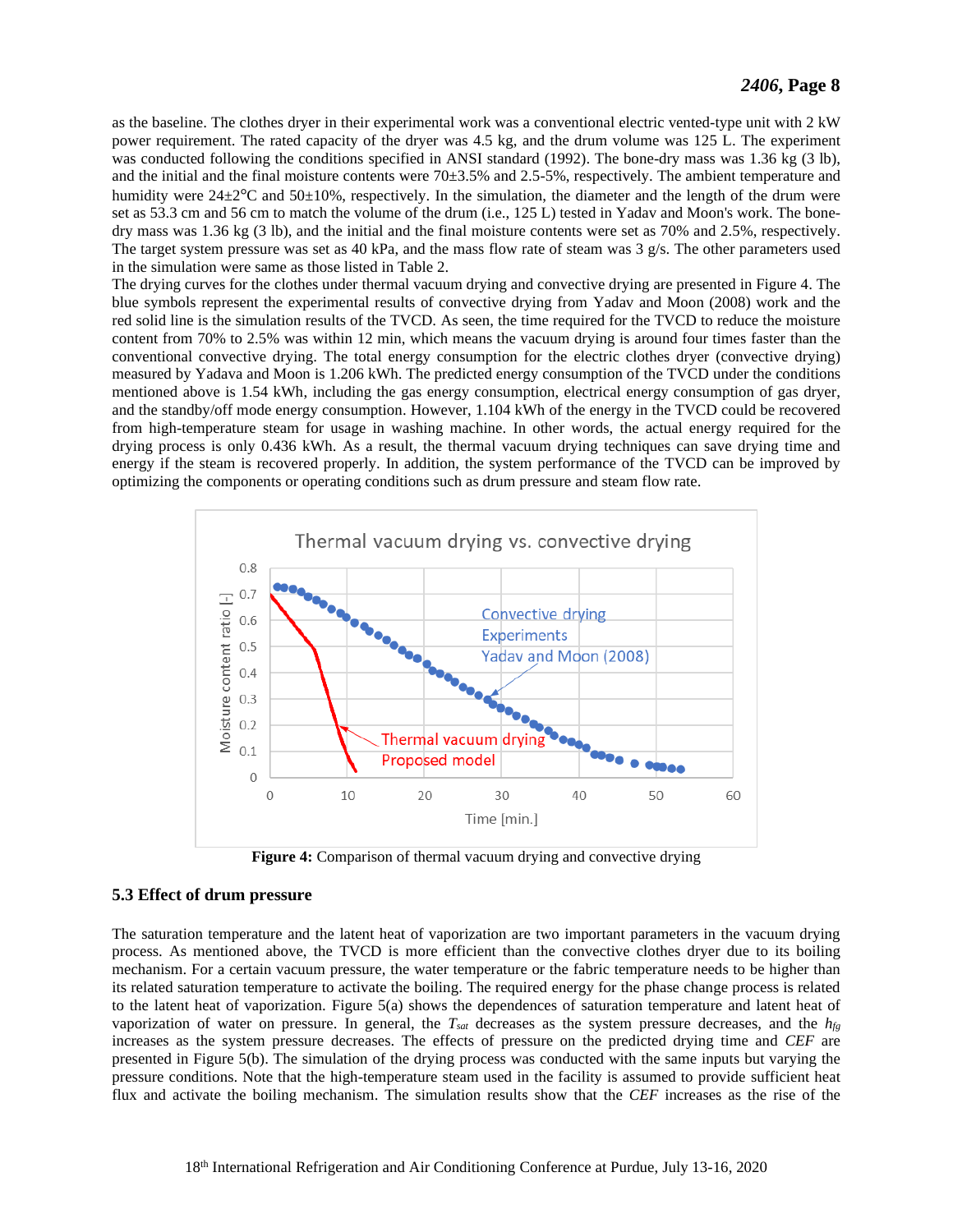pressure. A higher system pressure means less energy is needed for vacuuming the chamber or lowering the system pressure from the atmospheric condition. The latent heat of vaporization is lower at a high-pressure condition, indicating less energy is required for the phase change process. Moreover, the drying cycle is shorter at a higher pressure. Assuming the boiling point has been reached, the fabric has a higher temperature and thus higher energy of molecular motion. This provides more chance to break the intermolecular bonds holding the water molecules together and evaporates the water. However, the clothes may be damaged when the temperature increases to a certain point, depending on the fabric type.



**Figure 5:** (a)Saturation curves of water, and (b)Effect of drum pressure on the predicted drying time and CEF

## **5.4 Effect of fabric material**

 Fabrics are in general porous materials with complex structure, and they are classified as the hygroscopic and non- hygroscopic according to the ability to absorb moisture from the environment. The hygroscopic material is one that actively attracts or adsorb water from its surroundings without bounding, which can be removed by drying. The non- hygroscopic material, in contrast, does not readily take up and retain moisture. This characteristic affects the sorption capacity and further drying behavior. Figure 6 shows the predicted drying curves of cotton fabric, nylon and synthetic fabrics, and wool and highly porous fabrics under thermal vacuum conditions. As can be observed, nylon and synthetic fabrics have the higher drying rate, followed by cotton fabric, and then wool and highly porous fabrics. This variation in drying rate can be explained with the hygroscopicity of the materials. As the water molecule has more chance to leave the fabric and touch the internal drum surface with high temperature, it is easier to evaporate or boil.



**Figure 6:** Effect of fabric material on dryinig curve